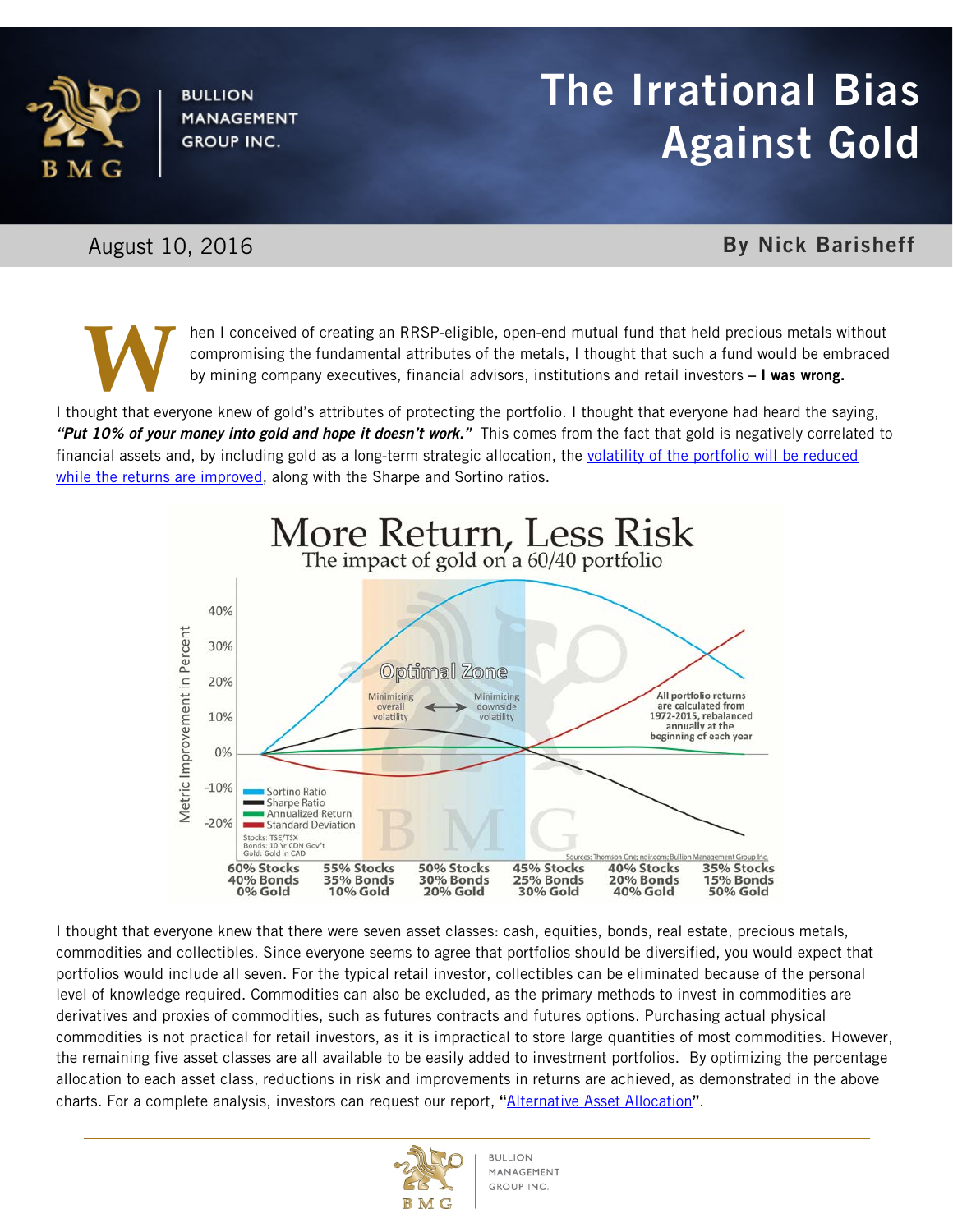However, most portfolios consist of only equities and bonds in a 60/40 ratio. Very few portfolios have any real estate or gold. However, over the past 44 years, real estate and gold have been the two best-performing asset classes.

## **Canadian Periodic Table of Investments** Asset class performance from 1972 to 2015

| <b>REITs</b>                           |                                      |                                               | <b>FTS</b><br><b>NAREIT</b>              |                                        | <b>GOLD</b>                            |                                 | GOLD<br>BULLION<br>IN CAD            |                                        | <b>TORONTO</b><br>STOCKS<br>TSE/TSX<br><b>STOCKS</b> |                                          |                                |                                |                                           | <b>10 YEAR CDI</b><br><b>BONDS</b><br><b>GOVERNMENT</b><br>TREASURIE |                                       |                                  |                                        |                                          | <b>CASH</b>                                 |                                        | <b>3 MONTH CDM</b><br><b>GOVERNMENT</b><br><b>TREASURIES</b> |                                               |
|----------------------------------------|--------------------------------------|-----------------------------------------------|------------------------------------------|----------------------------------------|----------------------------------------|---------------------------------|--------------------------------------|----------------------------------------|------------------------------------------------------|------------------------------------------|--------------------------------|--------------------------------|-------------------------------------------|----------------------------------------------------------------------|---------------------------------------|----------------------------------|----------------------------------------|------------------------------------------|---------------------------------------------|----------------------------------------|--------------------------------------------------------------|-----------------------------------------------|
| <b>Best performing</b><br>asset class: |                                      | YRS                                           |                                          | <b>Best performing</b><br>asset class: |                                        | <b>12 YRS</b>                   |                                      |                                        |                                                      | <b>Best performing</b><br>asset class    |                                | <b>YRS</b>                     |                                           | Best performing<br>asset class                                       |                                       | <b>YRS</b><br>6                  |                                        |                                          | <b>Best performing</b><br>asset class:      |                                        | 2 YRS                                                        |                                               |
| <b>BEST</b><br>PERFORMING              | 1972<br>GOLD                         | 1973<br><b>GOLD</b>                           | 1974<br>GOLD                             | 1975<br><b>REITS</b>                   | 1976<br><b>REITS</b>                   | 1977<br>GOLD                    | 1978<br>GOLD                         | 1979<br>GOLD                           | 1980<br><b>REITS</b>                                 | 1981<br>CASH<br>19.3%                    | 1982<br><b>OND</b>             | 1983<br><b>STOCKS</b>          | 1984<br><b>REITS</b><br>21.7%             | 1985<br><b>SOND</b>                                                  | 1986<br>GOLD                          | 1987<br>GOLD                     | 1988<br>IONE                           | 1989<br><b>STOCKS</b>                    | 1990<br>CASH                                | 1991<br><b>REITS</b><br>35.8%          | 1992<br><b>REITS</b>                                         | 1993<br><b>STOCKS</b>                         |
|                                        | 46.0%<br><b>STOCKS</b><br>27.4%      | 67.1%<br>CASH<br>5.2%                         | 71.5%<br>CASH<br>8.0%                    | 37.9%<br><b>STOCKS</b><br>18.5%        | 49.7%<br>ONDS                          | 33.0%<br><b>REITS</b><br>29.7%  | 48.5%<br><b>STOCKS</b><br>29.7%      | 123.1%<br><b>STOCKS</b><br>44.8%       | 30.9%<br><b>STOCKS</b><br>30.1%                      | <b>REITS</b><br>8.8%                     | 60<br><b>REITS</b><br>35.6%    | 35.5%<br><b>REITS</b><br>27.5% | <b>OND</b>                                | 26.75<br><b>STOCKS</b><br>25.1%                                      | 19.8%                                 | 15.1%<br>CASH<br>8.5%            | <b>STOCKS</b><br>11.1%                 | 21.4%<br><b>IOND</b><br>15.49            | 13.7%<br><b>BONDS</b><br>4.35               | <b>BONDS</b><br>25.39                  | 23.9%<br><b>BONDS</b><br>11.63                               | 32.5%<br>GOLD<br>22.4%                        |
|                                        | <b>REITS</b><br>10.4%<br><b>BOND</b> | <b>IONDS</b><br>2.0%<br><b>STOCKS</b><br>0.3% | <b>BOND</b><br><b>STOCKS</b><br>$-25.9%$ | <b>OND</b><br>8.05<br>CASH<br>7.5%     | <b>STOCKS</b><br>11.0%<br>CASH<br>9.3% | <b>STOCKS</b><br>10.7%<br>OND   | CASH<br>8.5%<br><b>REITS</b><br>6.3% | <b>REITS</b><br>27.7%<br>CASH<br>11.8% | <b>GOLD</b><br>17.8%<br>CASH<br>13.4%                | <b>JOND</b><br><b>STOCKS</b><br>$-10.2%$ | GOLD<br>19.2%<br>CASH<br>15.5% | CASH<br>9.9%                   | CASH<br>11.6%<br><b>STOCKS</b><br>$-2.4%$ | <b>REITS</b><br>12.5%<br><b>GOLD</b><br>11.8%                        | <b>REITS</b><br>15.39<br>CASH<br>9.5% | <b>STOCKS</b><br>5.9%<br>OND     | CASH<br>9.6%<br><b>REITS</b><br>3.3%   | CASH<br>12.5%<br><b>REITS</b><br>$-3.4%$ | GOLD<br>$-1.2%$<br><b>STOCKS</b>            | <b>STOCKS</b><br>12.0%<br>CASH<br>9.8% | CASH<br>6.7%<br><b>GOLD</b><br>3.7%                          | <b>REITS</b><br>22.3%<br><b>BOND</b><br>22.1% |
| <b>WEAKEST</b><br>PERFORMING           | CASH<br>3.6%                         | <b>REITS</b><br>$-27.8%$                      | <b>REITS</b><br>$-42.0$                  | GOLD<br>$-21.8^{\circ}$                | GOLD<br>$-4.8%$                        | CASH<br>7.8%                    | <b>COND!</b>                         |                                        | <b>BOND</b>                                          | GOLD<br>$-33.15$                         | <b>STOCKS</b><br>5.5%          | 9. B<br>GOLD<br>$-15.39$       | GOLD<br>$-14.2^{\circ}$                   | CASH<br>10.1%                                                        | <b>STOCKS</b><br>9.0%                 | - 82<br><b>REITS</b><br>$-15.65$ | GOLD<br>$-223$                         | GOLD<br>$-5.79$                          | $-14.8%$<br><b>REITS</b><br>$-18.5^{\circ}$ | GOLD<br>$-10.4%$                       | <b>STOCKS</b><br>$-1.4%$                                     | CASH<br>5.5%                                  |
| <b>BEST</b><br>PERFORMING              | 1994<br><b>REITS</b><br>8.1%         | 1995<br><b>BOND</b><br>ત્રાન તર               | 1996<br><b>REITS</b><br>34.0%            | 1997<br><b>REITS</b><br>27.0%          | 1998<br><b>BOND</b><br>12.3            | 1999<br><b>STOCKS</b><br>31.7%  | 2000<br><b>REITS</b><br>30.6%        | 2001<br><b>REITS</b><br>23.0%          | 2002<br>GOLD<br>24.4%                                | 2003<br><b>STOCKS</b><br>26.7%           | 2004<br><b>REITS</b><br>23.3%  | 2005<br><b>STOCKS</b><br>24.1% | 2006<br><b>REITS</b><br>36.6%             | 2007<br>GOLD<br>12.2%                                                | 2008<br>GOLD<br>28.2%                 | 2009<br><b>STOCKS</b><br>35.1%   | 2010<br>GOLD<br>22.3%                  | 2011<br><b>BOND</b><br>18.1              | 2012<br><b>REITS</b><br>17.6%               | 2013<br><b>REITS</b><br>13.8%          | 2014<br><b>REITS</b><br>40.8%                                | 2015<br><b>REITS</b><br>22.7%                 |
|                                        | CASH<br>5.3%<br><b>GOLD</b>          | <b>STOCKS</b><br>14.5%<br><b>REITS</b>        | <b>STOCKS</b><br>28.3%                   | <b>OND</b><br>18.5<br><b>STOCKS</b>    | GOLD<br>6.3%<br>CASH                   | CASH<br>4.8%<br>GOLD            | <b>SOND:</b><br>只日<br><b>STOCKS</b>  | GOLD<br>7.0%                           | <b>JOND</b><br>11. L<br>CASH                         | <b>REITS</b><br>16.5%                    | <b>STOCKS</b><br>14.5%         | GOLD<br>13.9%                  | GOLD<br>23.55<br><b>STOCKS</b>            | <b>STOCKS</b><br>9.8%<br>CASH                                        | CASH<br>2.8%<br><b>IND</b>            | <b>REITS</b><br>8.4%<br>GOLD     | <b>REITS</b><br>21.6%<br><b>STOCKS</b> | GOLD<br>11.45<br><b>REITS</b>            | <b>STOCKS</b><br>7.2%<br>GOLD               | <b>STOCKS</b><br>13.0%<br>CASH         | <b>BONDS</b><br>17.59<br><b>STOCKS</b>                       | GOLD<br>4.9%<br><b>BOND</b>                   |
|                                        | 3.8%<br><b>STOCKS</b><br>$-0.2%$     | 14.4%<br>CASH<br>7.3%                         | CASH<br>4.8%                             | 15.0%<br>CASH<br>3.1%                  | 4.7%<br><b>STOCKS</b><br>$-1.6%$       | $-5.1%$<br>ន ល                  | 7.4%<br>CASH<br>5.5%                 | CASH<br>4.4%                           | 2.5%<br><b>REITS</b><br>1.3%                         | 9.1%<br>CASH<br>2.9%                     | 10.37<br>CASH<br>2.3%          | 13.2<br>CASH<br>2.6%           | 17.3%<br>ONDS                             | 4.3%<br><b>SOND</b>                                                  | <b>REITS</b><br>$-24.0%$              | 7.9%<br>OND<br>5.5%              | 17.6%                                  | 9.4%<br>CASH<br>0.9%                     | 5.9%<br>5 2 1                               | 1.0%<br>5.21                           | 10.6%<br>GOLD<br>9.2%                                        | 3.8%<br>CASH<br>0.6%                          |
| <b>WEAKEST</b><br>PERFORMING           | BOND                                 | GOLD<br>$-1.7%$                               | GOLD                                     | GOLD<br>$-18.05$                       | <b>REITS</b><br>14.4%                  | <b>REITS</b><br>$-10.8^{\circ}$ | GOLD                                 | <b>STOCKS</b><br>$-12.69$              | <b>STOCKS</b><br>$-12.4%$                            | GOLD                                     | GOLD<br>$-3.09$                | <b>REITS</b><br>2.35           | CASH<br>4.0%                              | <b>REITS</b><br>$-29.3$                                              | <b>STOCKS</b><br>$-33.0%$             | CASH<br>0.5%                     | CASH<br>0.5%                           | <b>STOCKS</b><br>$-8.7%$                 | CASH<br>0.9%                                | GOLD<br>$-22.5$<br>mini-palact (Thurs  | CASH<br>0.9%                                                 | <b>STOCKS</b><br>$-8.3%$<br>and Chapping Day  |

When I launched BMG BullionFund in 2002, I contacted many mining company executives, since I assumed that it was in their corporate interest to let their shareholders know they could now buy gold, silver and platinum bullion in their retirement accounts. After all, we would be buying the product that mining companies produced, and promoting their product as a critical asset for all portfolios. As the importance of owning gold increased, the demand would rise accordingly: the price of gold would go up, and so would the share price. However, most executives did not respond, and the ones that did thought we were in competition for investor money. They did not know that combining gold and mining company shares in the right ratio would improve their investors' returns, and minimize the volatility of owning mining shares. With very few exceptions, the mining company executives didn't differentiate gold - real money - from other commodities, such as copper and zinc. Their objective was to find the gold, dig it up and exchange it for pieces of paper with green ink on it. In the past 14 years we have had no support from the mining companies, even though we have purchased in excess of \$500 million of the products that they produce.

The attitudes of many financial advisors are even more puzzling. Globally, investment portfolios have less than 1% allocated to gold. For example, in Canada, the total size of the retail mutual fund market is C\$1.27 trillion, not including institutional holdings. The total value of Canadian ETFs, closed-end funds and bullion mutual funds amounts to about C\$10.1 billion, as of August 2016. Therefore, in comparison to the retail market, bullion represents 0.80% of total portfolio values. This number is elevated when you consider that most mutual funds and ETFs invest in bullion proxies and derivatives, and most Canadian closed-end funds are purchased by US citizens. If US purchases of closed-end funds, and the bullion substitutes in mutual funds and ETFs are eliminated, the number drops to about 0.15%. This means that only 0.15% of Canadian mutual fund portfolios have physical bullion held on an allocated and insured basis.

This is hard to understand for the second-best performing asset class for the last 44 years.

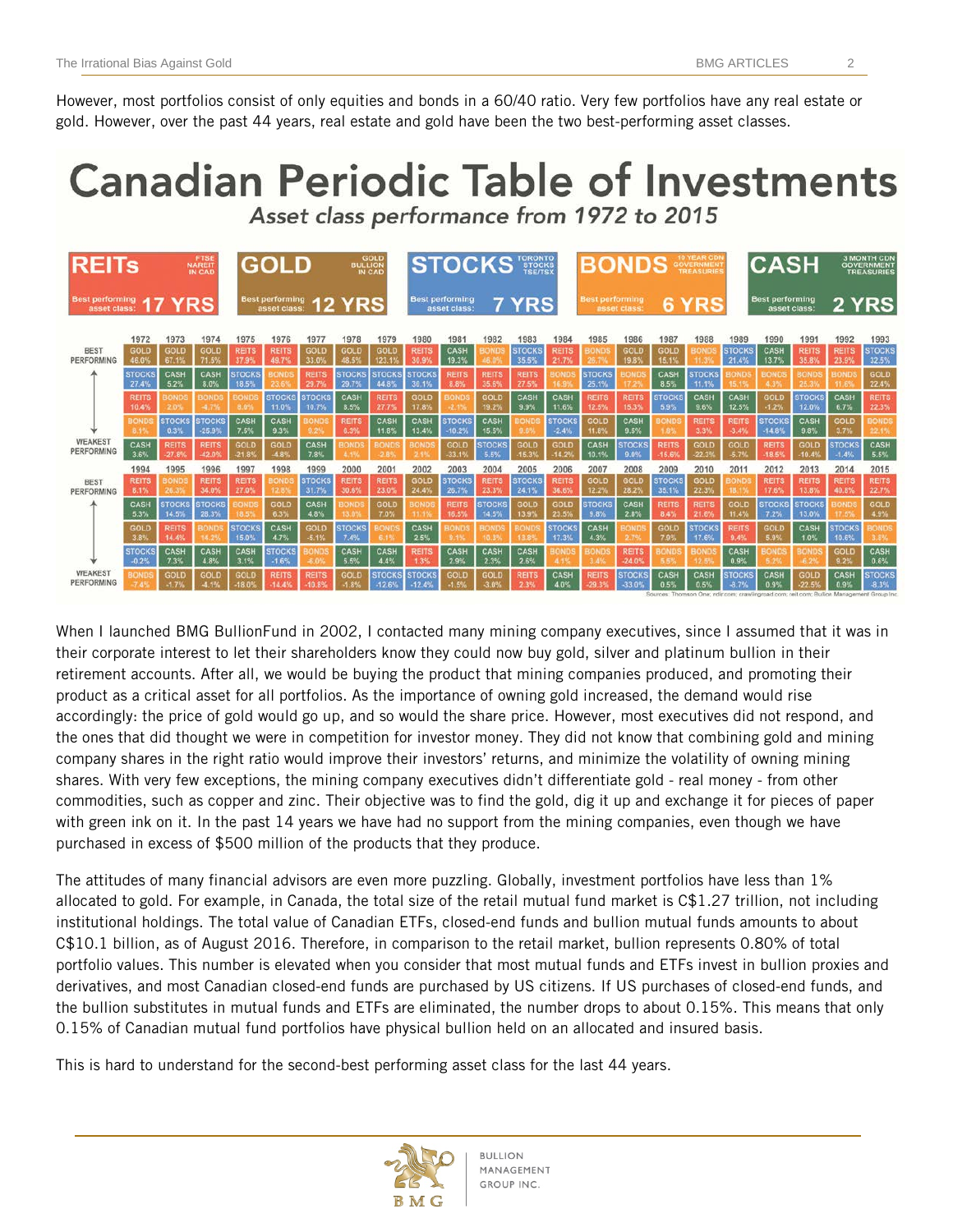When we call many financial advisors, they tell us that they do not invest in gold on behalf of their clients, and that they are not even interested in discussing the subject. I think most investors would be shocked that their financial advisors have not had any educational background in money - the key component for all investments. There are, however, many advisors who have invested the time and energy to gain knowledge about money and the increasingly obvious flaws in the 41-year experiment in the global fiat monetary system. They do their due diligence, read the Prospectus, the Annual Information Form and the Financial Statements before they make any recommendations. They have studied the history of money and construct portfolios that are truly diversified, demonstrating how adding precious metals and real estate reduces risk and improves returns. However, ironically, many of these advisors come under extra scrutiny by their compliance departments because of the prevailing myths about gold, even though they are doing the best job for their clients. If you do not own gold and real estate in your portfolio, you should ask your advisor what justification they have for not including the two best asset classes in your portfolio. You will likely be given some (or all) of the [myths](http://bmgbullion.com/six-biggest-myths-about-gold/) that I have previously written about.

The negative bias in the mainstream media is also a major contributing factor. I have never seen more negative media articles about any investment than there is about gold. It seems that a journalist, who knows very little about gold or the history of money, wakes up one morning and decides to write an article perpetrating the unfounded myths about gold. In surprising contrast, there are few articles about how bad an investment Japanese equities have been. From the peak in 1989 to the low in March 2009, the Nikkei lost 81.9%. After 27 years, the Nikkei is still down 57.3%. They didn't write many articles about how many investors lost 78.2% in the NASDAQ crash and it took 15 years to break, even before taking inflation into account.

The investors, financial advisors and journalists, who think for themselves and logically analyse the facts, inevitably conclude that they need at least 10% of their portfolio in gold to protect their accumulated wealth. Self-made entrepreneurs come to this conclusion most readily, as they are conditioned to think out of the box and make decisions based on logic and facts, rather than unfounded myths. Today, some of the most prominent billionaires have already taken their positions in gold, while the retail public is slowly starting to come around, and the institutions are largely missing.

After the longest correction in precious metals, many analysts believe that they have entered a new uptrend, and that prices have been artificially suppressed for the past four years.



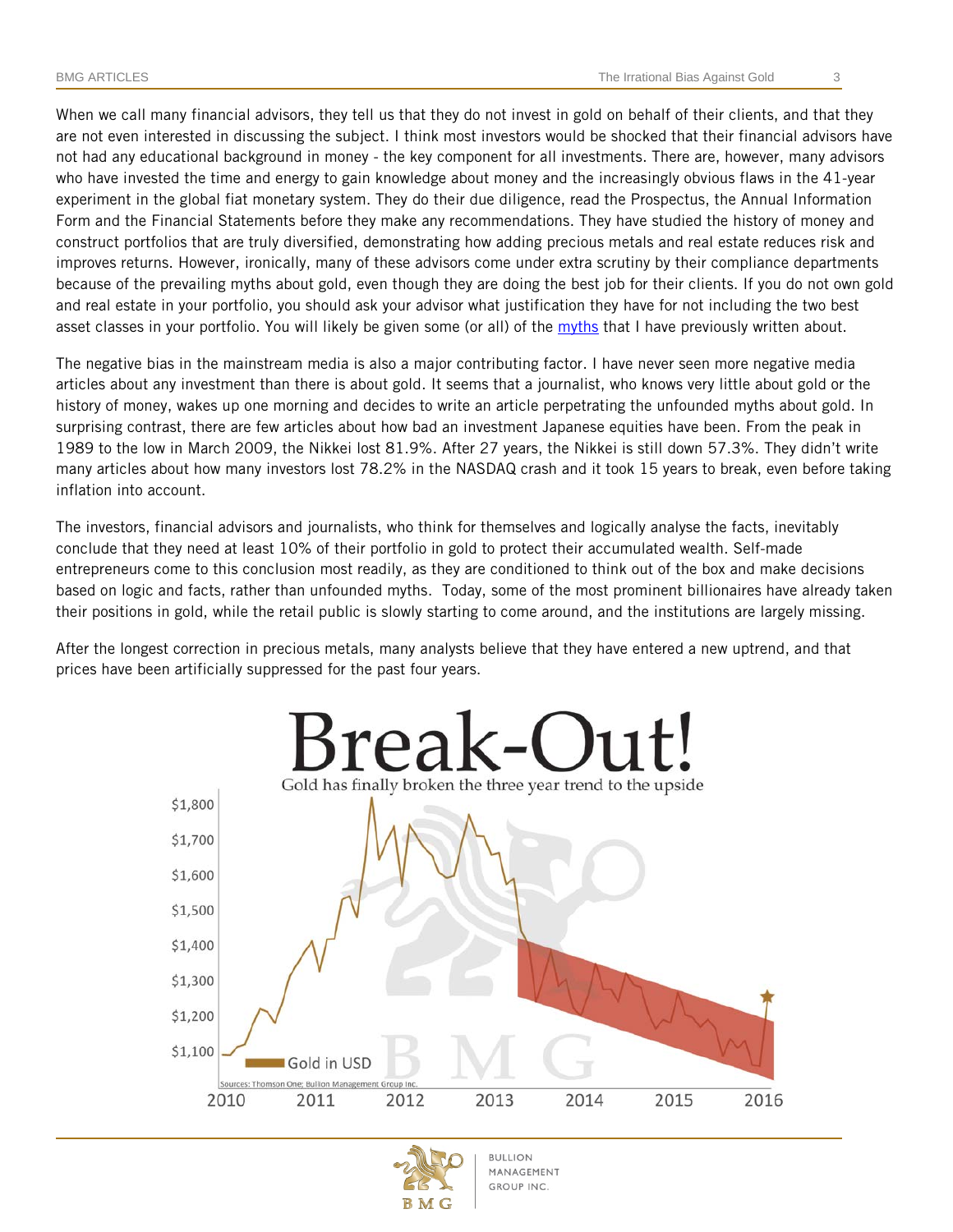However, many investors who had invested at the interim top of \$1,900 in 2011 are now selling their gold holdings. This is the worst possible move they could make, as equity markets, bonds and even real estate are artificially overvalued due to central banks' easy money policies. The well-known Wall Street saying is to *"buy low, sell high"* not *"buy high, sell low."*  Today's activity is very much like that in 1976, when gold rose from \$35 to \$200 by 1974, and then corrected 50% to \$100. In 1976, many investors sold their gold holdings and didn't want to ever consider owning gold again. However, from the low in 1976, gold rose 750% to \$850 by 1980.



With today's financial vulnerabilities and overpriced equities and bond markets, not to speak of depreciating currencies, precious metals are set to rise dramatically while traditional financial assets decline.

The total value of all stocks in the world as of July 2016 was US\$61.47 trillion. The total value of all government and corporate bonds in the world as of July 2016 was US\$87.69 trillion. The total value of all investable real estate in the world as of January 2016 was US\$81.0 trillion. Combined, these three asset classes amount to US\$230.16 trillion. When it comes to gold, the total amount of physical gold, outside of central bank holdings, is estimated at only US\$1.16 trillion, even though most of this gold is not available for sale at any price. This represents a global portfolio allocation of only 0.51% to gold.

What do you think will happen if even 10% of \$230 trillion (equal to \$23 trillion) tries to buy what little aboveground gold is available? Since you cannot simply print more gold, and mine supply is already declining, there will be an enormous supply/demand imbalance. When the attractiveness of gold becomes obvious to everyone, it will be too late to acquire large quantities of gold. Precious metals will be revalued at many times today's price. My original estimate of \$10,000 in my book, *[\\$10,000 Gold: Why Gold's Inevitable Rise Is the Investor's Safe Haven](http://10000goldbook.com/)*, will seem like a conservative estimate.

"This is the shabby secret of the welfare statists' tirades against gold. Deficit spending is simply a scheme for the confiscation of wealth. Gold stands in the way of this insidious process. It stands as a protector of property rights. If one grasps this, one has no difficulty in understanding the statists' antagonism toward the gold standard'.  $\sim$  Alan Greenspan